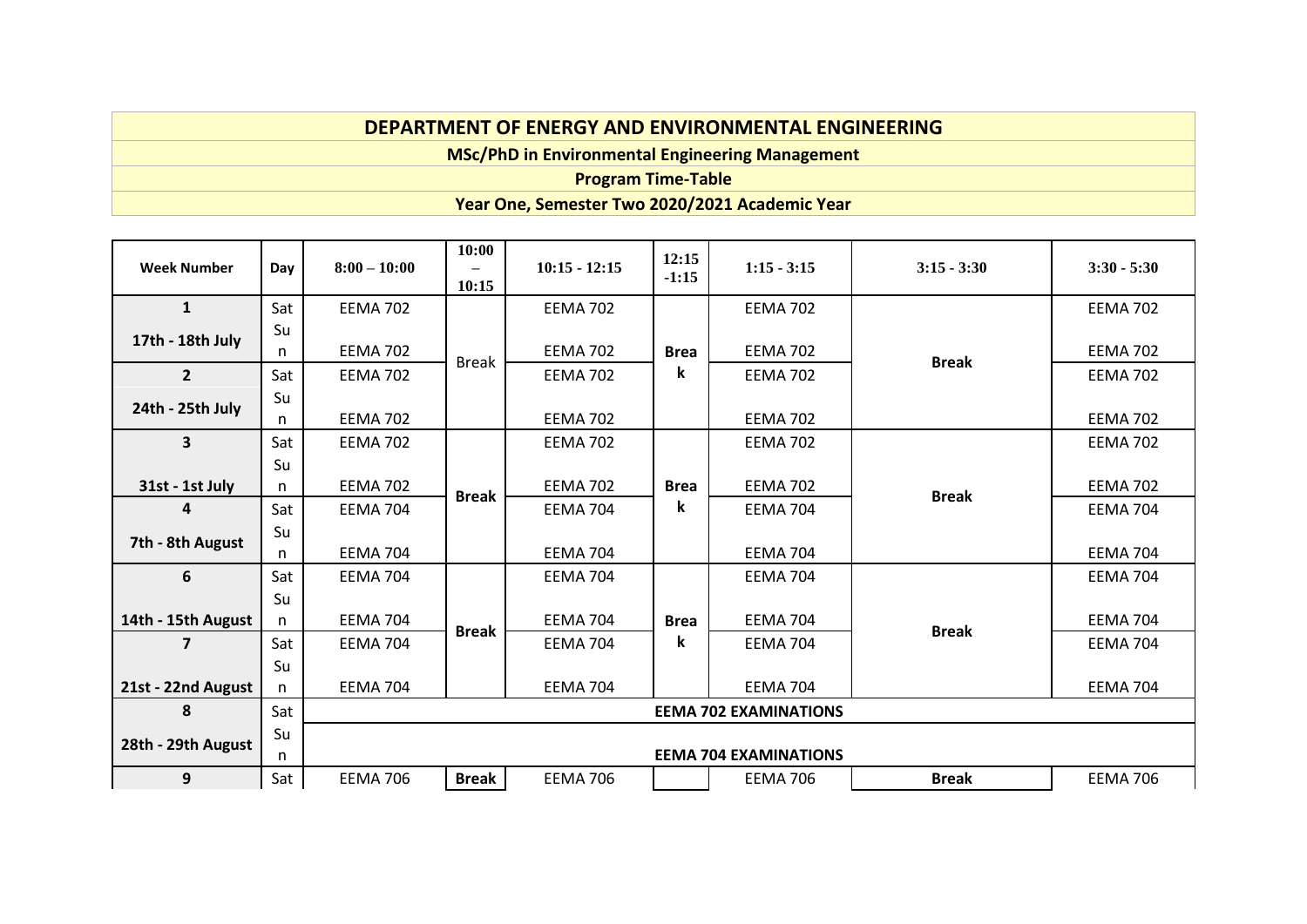|                  | Su  |                 |                              |                 |             |                              |              |                 |  |
|------------------|-----|-----------------|------------------------------|-----------------|-------------|------------------------------|--------------|-----------------|--|
| 4th - 5th Sept   | n.  | <b>EEMA 706</b> |                              | <b>EEMA 706</b> |             | <b>EEMA 706</b>              |              | <b>EEMA 706</b> |  |
| 10               | Sat | <b>EEMA 706</b> |                              | <b>EEMA 706</b> |             | <b>EEMA 706</b>              |              | <b>EEMA 706</b> |  |
|                  | Su  |                 |                              |                 | <b>Brea</b> |                              |              |                 |  |
| 11th -12th Sept  | n   | <b>EEMA 706</b> |                              | <b>EEMA 706</b> | $\mathbf k$ | <b>EEMA 706</b>              |              | <b>EEMA 706</b> |  |
| 11               | Sat | <b>EEMA 706</b> |                              | <b>EEMA 706</b> |             | <b>EEMA 706</b>              |              | <b>EEMA 706</b> |  |
| 18th -19th Sept  | Su  |                 |                              |                 |             |                              |              |                 |  |
|                  | n   | <b>EEMA 706</b> |                              | <b>EEMA 706</b> |             | <b>EEMA 706</b>              |              | <b>EEMA 706</b> |  |
| 12               | Sat | <b>EEMA 708</b> |                              | <b>EEMA 708</b> |             | <b>EEMA 708</b>              |              | <b>EEMA 708</b> |  |
| 25th - 26th Sept | Su  |                 |                              |                 |             |                              |              |                 |  |
|                  | n   | <b>EEMA 708</b> |                              | <b>EEMA 708</b> |             | <b>EEMA 708</b>              | <b>Break</b> | <b>EEMA 708</b> |  |
| 13               | Sat | <b>EEMA 708</b> |                              | <b>EEMA 708</b> | <b>Brea</b> | <b>EEMA 708</b>              |              | <b>EEMA 708</b> |  |
|                  | Su  |                 | <b>Break</b>                 |                 | k           |                              |              |                 |  |
| 2nd - 3rd Oct    | n.  | <b>EEMA 708</b> |                              | <b>EEMA 708</b> |             | <b>EEMA 708</b>              |              | <b>EEMA 708</b> |  |
| 15               | Sat | <b>EEMA 708</b> |                              | <b>EEMA 708</b> |             | <b>EEMA 708</b>              |              | <b>EEMA 708</b> |  |
|                  | Su  |                 |                              |                 |             |                              |              |                 |  |
| 9th - 10th Oct   | n   | <b>EEMA 708</b> |                              | <b>EEMA 708</b> |             | <b>EEMA 708</b>              |              | <b>EEMA 708</b> |  |
| 16               | Sat |                 | <b>EEMA 706 EXAMINATIONS</b> |                 |             |                              |              |                 |  |
|                  | Su  |                 |                              |                 |             |                              |              |                 |  |
| 16th - 17th Oct  | n   |                 |                              |                 |             | <b>EEMA 708 EXAMINATIONS</b> |              |                 |  |
| 17               | Sat | <b>EEMA 712</b> |                              | <b>EEMA 712</b> |             | <b>EEMA 712</b>              |              | <b>EEMA 712</b> |  |
|                  | Su  |                 |                              |                 |             |                              |              |                 |  |
| 23rd - 24th Oct  | n   | <b>EEMA 712</b> |                              | <b>EEMA 712</b> |             | <b>EEMA 712</b>              |              | <b>EEMA 712</b> |  |
| 18               | Sat | <b>EEMA 712</b> |                              | <b>EEMA 712</b> | <b>Brea</b> | <b>EEMA 712</b>              |              | <b>EEMA 712</b> |  |
|                  | Su  |                 | <b>Break</b>                 |                 | k           |                              | <b>Break</b> |                 |  |
| 30th - 31st Oct  | n   | <b>EEMA 712</b> |                              | <b>EEMA 712</b> |             | <b>EEMA 712</b>              |              | <b>EEMA 712</b> |  |
| 19               | Sat | <b>EEMA 712</b> |                              | <b>EEMA 712</b> |             | <b>EEMA 712</b>              |              | <b>EEMA 712</b> |  |
|                  | Su  |                 |                              |                 |             |                              |              |                 |  |
| 6th - 7th Nov    | n   | <b>EEMA 712</b> |                              | <b>EEMA 712</b> |             | <b>EEMA 712</b>              |              | <b>EEMA 712</b> |  |
| 20               | Sat | <b>EEMA 714</b> | <b>Break</b>                 | <b>EEMA 714</b> |             | <b>EEMA 714</b>              | <b>Break</b> | <b>EEMA 714</b> |  |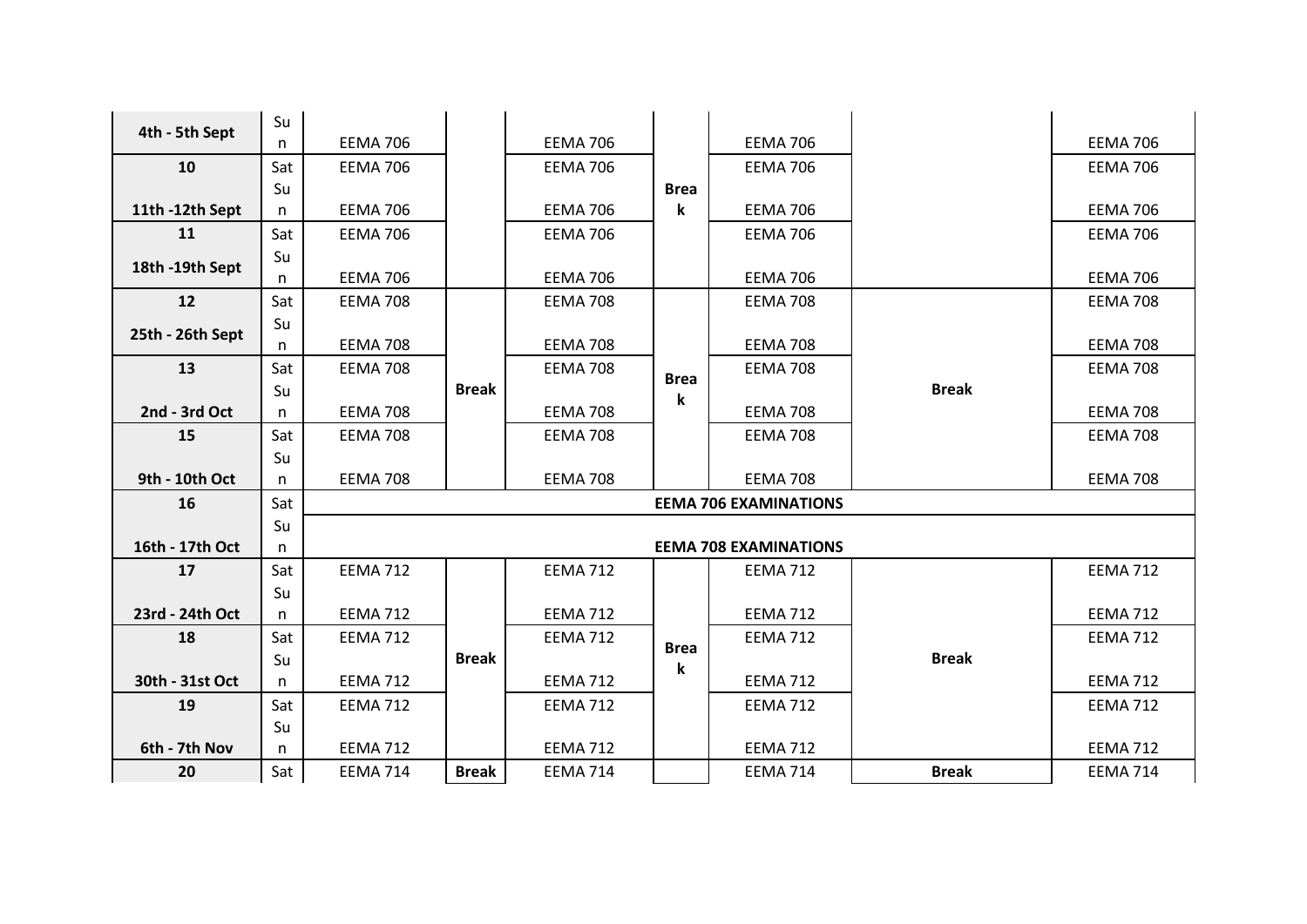|                        | Su  |                              |  |                 |             |                              |  |                 |
|------------------------|-----|------------------------------|--|-----------------|-------------|------------------------------|--|-----------------|
| 13th - 14th Nov        | n.  | EEMA 714                     |  | <b>EEMA 714</b> |             | <b>EEMA 714</b>              |  | <b>EEMA 714</b> |
| 21                     | Sat | <b>EEMA 714</b>              |  | <b>EEMA 714</b> |             | <b>EEMA 714</b>              |  | <b>EEMA 714</b> |
|                        | Su  |                              |  |                 | <b>Brea</b> |                              |  |                 |
| <b>20th - 21st Nov</b> | n   | <b>EEMA 714</b>              |  | <b>EEMA 714</b> | k           | <b>EEMA 714</b>              |  | <b>EEMA 714</b> |
| 22                     | Sat | <b>EEMA 714</b>              |  | <b>EEMA 714</b> |             | <b>EEMA 714</b>              |  | <b>EEMA 714</b> |
|                        | Su  |                              |  |                 |             |                              |  |                 |
| 27th - 28th Nov        | n   | EEMA 714                     |  | <b>EEMA 714</b> |             | <b>EEMA 714</b>              |  | <b>EEMA 714</b> |
| 23                     | Sat |                              |  |                 |             | <b>EEMA 712 EXAMINATIONS</b> |  |                 |
|                        | Su  |                              |  |                 |             |                              |  |                 |
| 4th - 5th Dec          | n   | <b>EEMA 714 EXAMINATIONS</b> |  |                 |             |                              |  |                 |
| 7th -11th Dec          |     |                              |  |                 |             | <b>FIELD TRIP</b>            |  |                 |

| <b>Course Code</b> | <b>Course Title</b>                                   | Lecturer                  |  |  |
|--------------------|-------------------------------------------------------|---------------------------|--|--|
|                    |                                                       | I. Wahab Abdul/W.         |  |  |
| <b>EEMA 702</b>    | <b>Statistics and Research Methods</b>                | Oduro                     |  |  |
| <b>EEMA 704</b>    | <b>Environmental Quality Assurance and Management</b> | A. T. Kabo-bah/I. Emahi   |  |  |
| <b>EEMA 706</b>    | Management of Oil, Gas and Mining Waste               | Y. Boakye-Ansah/M. Afenyo |  |  |
| <b>EEMA 708</b>    | Advanced Processes for Recycling and Reuse of Res.    | N.S.A. Derkyi/F. Attiogbe |  |  |
| <b>EEMA 712</b>    | <b>Environmental Health and Safety</b>                | P. Antwi Agyei/ S. Gyasi  |  |  |
| <b>EEMA 714</b>    | <b>Environmental Law, Policy and Governance</b>       | M. Addaney                |  |  |

**Please note that lecturers are required to supervise their own examinations**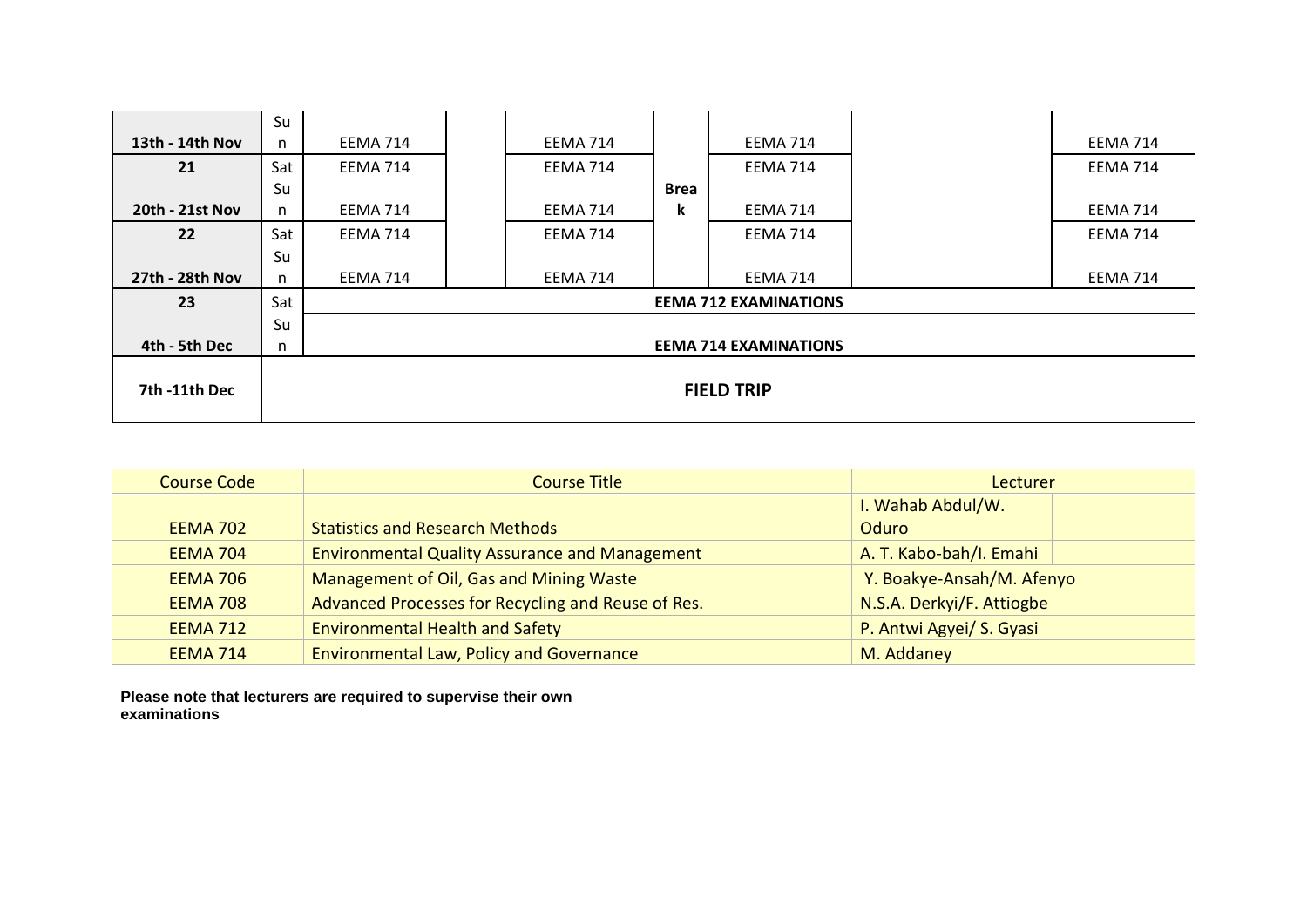## **DEPARTMENT OF ENERGY AND ENVIRONMENTAL ENGINEERING**

**MSc/PhD in Sustainable Energy Management**

**Program Time-Table**

**Year One, Semester Two 2020/2021 Academic Year**

| <b>Week Number</b>      | Day      | $8:00 - 10:00$              | 10:00<br>10:15              | $10:15 - 12:15$ | 12:15<br>$-1:15$ | $1:15-3:15$     | $3:15 - 3:30$ | $3:30 - 5:30$   |
|-------------------------|----------|-----------------------------|-----------------------------|-----------------|------------------|-----------------|---------------|-----------------|
| $\mathbf{1}$            | Sat      | <b>EEMA 702</b>             |                             | <b>EEMA 702</b> |                  | <b>EEMA 702</b> |               | <b>EEMA 702</b> |
| 17th - 18th July        | Su<br>n  | <b>EEMA 702</b>             |                             | <b>EEMA 702</b> |                  | <b>EEMA 702</b> |               | <b>EEMA 702</b> |
| $\overline{2}$          | Sat      | <b>EEMA 702</b>             |                             | <b>EEMA 702</b> | <b>Brea</b>      | <b>EEMA 702</b> |               | <b>EEMA 702</b> |
| 24th - 25th July        | Su       |                             | <b>Break</b>                |                 | k                |                 | <b>Break</b>  |                 |
|                         | n        | <b>EEMA 702</b>             |                             | <b>EEMA 702</b> |                  | <b>EEMA 702</b> |               | <b>EEMA 702</b> |
| $\overline{\mathbf{3}}$ | Sat      | <b>EEMA 702</b>             |                             | <b>EEMA 702</b> |                  | <b>EEMA 702</b> |               | <b>EEMA 702</b> |
|                         | Su       |                             |                             |                 |                  |                 |               |                 |
| 31st - 1st July         | n        | <b>EEMA 702</b>             |                             | <b>EEMA 702</b> |                  | <b>EEMA 702</b> |               | <b>EEMA 702</b> |
| 4                       | Sat      | <b>SEMA 702</b>             |                             | <b>SEMA 702</b> | <b>Brea</b>      | <b>SEMA 702</b> |               | <b>SEMA 702</b> |
| 7th - 8th August        | Su       |                             | <b>Break</b>                |                 | k                |                 | <b>Break</b>  |                 |
|                         | n        | <b>SEMA 702</b>             |                             | <b>SEMA 702</b> |                  | <b>SEMA 702</b> |               | <b>SEMA 702</b> |
| 6                       | Sat      | <b>SEMA 702</b>             |                             | <b>SEMA 702</b> |                  | <b>SEMA 702</b> |               | <b>SEMA 702</b> |
|                         | Su       |                             |                             |                 |                  |                 |               |                 |
| 14th - 15th August      | n        | <b>SEMA 702</b>             | <b>Break</b>                | <b>SEMA 702</b> | <b>Brea</b>      | <b>SEMA 702</b> | <b>Break</b>  | <b>SEMA 702</b> |
| 7                       | Sat      | <b>SEMA 702</b>             |                             | <b>SEMA 702</b> | k                | <b>SEMA 702</b> |               | <b>SEMA 702</b> |
|                         | Su       |                             |                             |                 |                  |                 |               |                 |
| 21st - 22nd August      | n        | <b>SEMA 702</b>             |                             | <b>SEMA 702</b> |                  | <b>SEMA 702</b> |               | <b>SEMA 702</b> |
| 8                       | Sat      | <b>EEMA 702 EXAMINATION</b> |                             |                 |                  |                 |               |                 |
| 28th - 29th August      | Su<br>n. |                             | <b>SEMA 702 EXAMINATION</b> |                 |                  |                 |               |                 |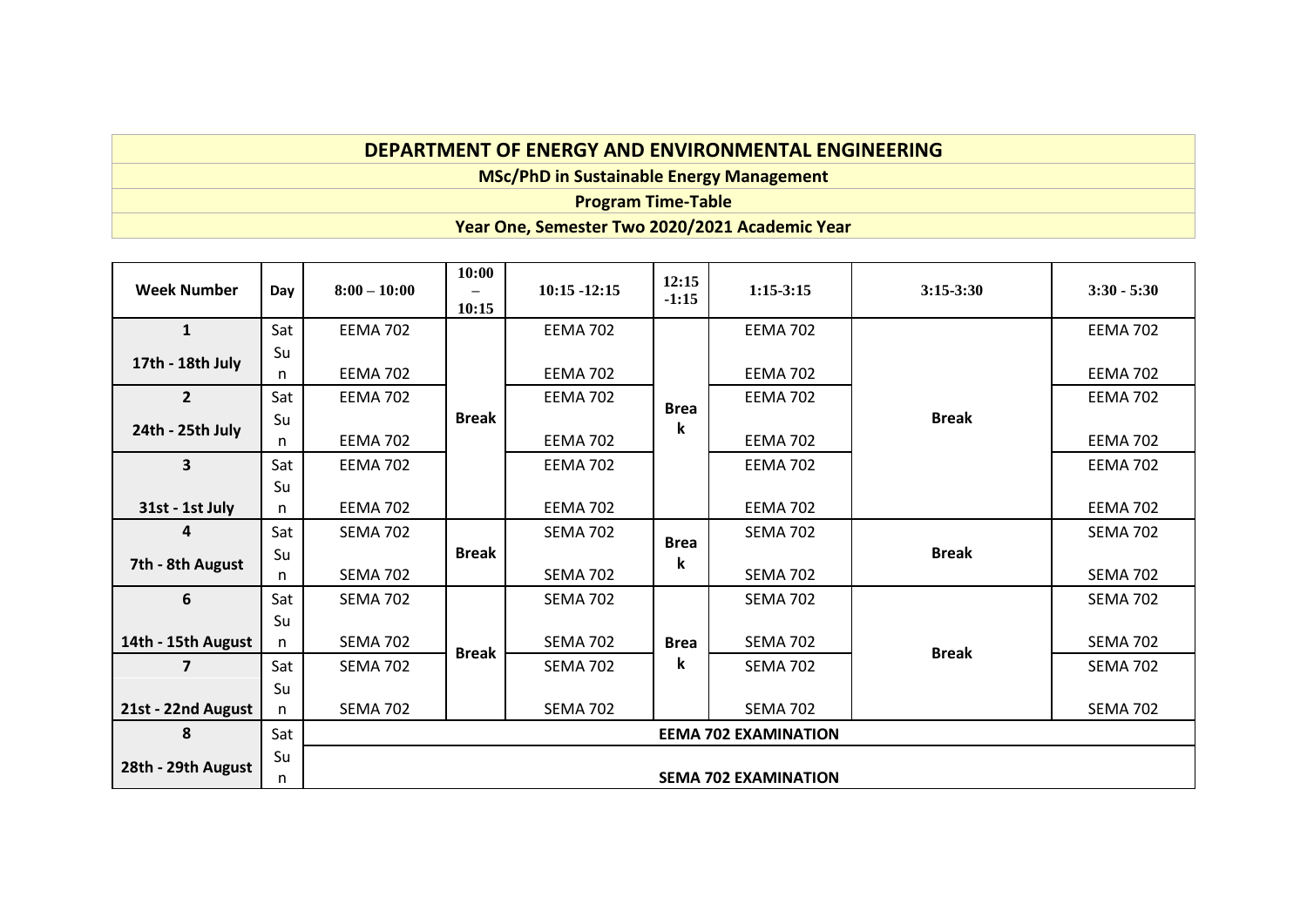| 9                | Sat | <b>SEMA 704</b> |                             | <b>SEMA 704</b> |             | <b>SEMA 704</b>             |              | <b>SEMA 704</b> |  |
|------------------|-----|-----------------|-----------------------------|-----------------|-------------|-----------------------------|--------------|-----------------|--|
| 4th - 5th Sept   | Su  |                 |                             |                 |             |                             |              |                 |  |
|                  | n   | <b>SEMA 704</b> |                             | <b>SEMA 704</b> |             | <b>SEMA 704</b>             |              | <b>SEMA 704</b> |  |
| 10               | Sat | <b>SEMA 704</b> |                             | <b>SEMA 704</b> | <b>Brea</b> | <b>SEMA 704</b>             |              | <b>SEMA 704</b> |  |
|                  | Su  |                 | <b>Break</b>                |                 | $\mathbf k$ |                             | <b>Break</b> |                 |  |
| 11th -12th Sept  | n   | <b>SEMA 704</b> |                             | <b>SEMA 704</b> |             | <b>SEMA 704</b>             |              | <b>SEMA 704</b> |  |
| 11               | Sat | <b>SEMA 704</b> |                             | <b>SEMA 704</b> |             | <b>SEMA 704</b>             |              | <b>SEMA 704</b> |  |
| 18th -19th Sept  | Su  |                 |                             |                 |             |                             |              |                 |  |
|                  | n   | <b>SEMA 704</b> |                             | <b>SEMA 704</b> |             | <b>SEMA 704</b>             |              | <b>SEMA 704</b> |  |
| 12               | Sat | <b>SEMA 706</b> |                             | <b>SEMA 706</b> |             | <b>SEMA 706</b>             |              | <b>SEMA 706</b> |  |
| 25th - 26th Sept | Su  |                 |                             |                 |             |                             |              |                 |  |
|                  | n   | <b>SEMA 706</b> |                             | <b>SEMA 706</b> |             | <b>SEMA 706</b>             |              | <b>SEMA 706</b> |  |
| 13               | Sat | <b>SEMA 706</b> |                             | <b>SEMA 706</b> | <b>Brea</b> | <b>SEMA 706</b>             |              | <b>SEMA 706</b> |  |
|                  | Su  |                 | <b>Break</b>                |                 | $\mathbf k$ |                             | <b>Break</b> |                 |  |
| 2nd - 3rd Oct    | n   | <b>SEMA 706</b> |                             | <b>SEMA 706</b> |             | <b>SEMA 706</b>             |              | <b>SEMA 706</b> |  |
| 15               | Sat | <b>SEMA 706</b> |                             | <b>SEMA 706</b> |             | <b>SEMA 706</b>             |              | <b>SEMA 706</b> |  |
|                  | Su  |                 |                             |                 |             |                             |              |                 |  |
| 9th - 10th Oct   | n   | <b>SEMA 706</b> |                             | <b>SEMA 706</b> |             | <b>SEMA 706</b>             |              | <b>SEMA 706</b> |  |
| 16               | Sat |                 | <b>SEMA 704 EXAMINATION</b> |                 |             |                             |              |                 |  |
|                  | Su  |                 |                             |                 |             |                             |              |                 |  |
| 16th - 17th Oct  | n   |                 |                             |                 |             | <b>SEMA 706 EXAMINATION</b> |              |                 |  |
| 17               | Sat | <b>SEMA 708</b> |                             | <b>SEMA 708</b> |             | <b>SEMA 708</b>             |              | <b>SEMA 708</b> |  |
|                  | Su  |                 |                             |                 |             |                             |              |                 |  |
| 23rd - 24th Oct  | n   | <b>SEMA 708</b> |                             | <b>SEMA 708</b> |             | <b>SEMA 708</b>             |              | <b>SEMA 708</b> |  |
| 18               | Sat | <b>SEMA 708</b> |                             | <b>SEMA 708</b> | <b>Brea</b> | <b>SEMA 708</b>             |              | <b>SEMA 708</b> |  |
|                  | Su  |                 | <b>Break</b>                |                 | $\mathbf k$ |                             | <b>Break</b> |                 |  |
| 30th - 31st Oct  | n   | <b>SEMA 708</b> |                             | <b>SEMA 708</b> |             | <b>SEMA 708</b>             |              | <b>SEMA 708</b> |  |
| 19               | Sat | <b>SEMA 708</b> |                             | <b>SEMA 708</b> |             | <b>SEMA 708</b>             |              | <b>SEMA 708</b> |  |
|                  | Su  |                 |                             |                 |             |                             |              |                 |  |
| 6th - 7th Nov    | n   | <b>SEMA 708</b> |                             | <b>SEMA 708</b> |             | <b>SEMA 708</b>             |              | <b>SEMA 708</b> |  |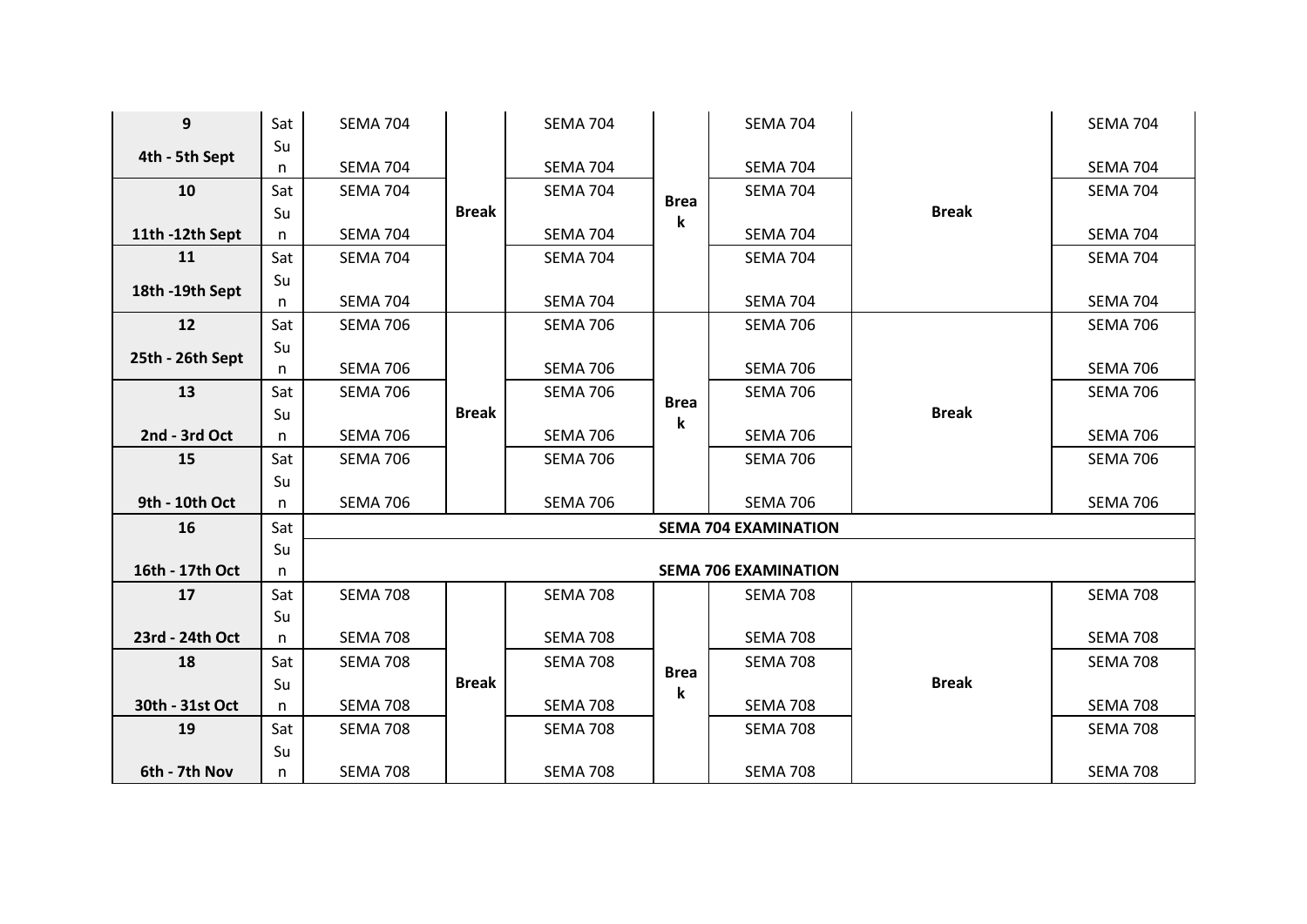|                        |                              | <b>SEMA</b>                  |              | SEMA        |                  | <b>SEMA</b>                 |              | <b>SEMA</b> |
|------------------------|------------------------------|------------------------------|--------------|-------------|------------------|-----------------------------|--------------|-------------|
| 20                     | Sat                          | 714/716/718                  |              | 714/716/718 |                  | 714/716/718                 | <b>Break</b> | 714/716/718 |
|                        | Su                           | SEMA                         |              | SEMA        | <b>Brea</b><br>k | SEMA                        |              | SEMA        |
| 13th - 14th Nov        | n.                           | 714/716/718                  |              | 714/716/718 |                  | 714/716/718                 |              | 714/716/718 |
|                        |                              | <b>SEMA</b>                  |              | SEMA        |                  | SEMA                        |              | SEMA        |
| 21                     | Sat                          | 714/716/718                  |              | 714/716/718 |                  | 714/716/718                 |              | 714/716/718 |
|                        | Su                           | SEMA                         | <b>Break</b> | SEMA        |                  | SEMA                        |              | <b>SEMA</b> |
| <b>20th - 21st Nov</b> | n.                           | 714/716/718                  |              | 714/716/718 |                  | 714/716/718                 |              | 714/716/718 |
|                        |                              | <b>SEMA</b>                  |              | <b>SEMA</b> |                  | SEMA                        |              | <b>SEMA</b> |
| 22                     | Sat                          | 714/716/718                  |              | 714/716/718 |                  | 714/716/718                 |              | 714/716/718 |
|                        | Su                           | SEMA                         |              | SEMA        |                  | SEMA                        |              | SEMA        |
| 27th - 28th Nov        | n.                           | 714/716/718                  |              | 714/716/718 |                  | 714/716/718                 |              | 714/716/718 |
| 23                     | Sat                          |                              |              |             |                  | <b>SEMA 708 EXAMINATION</b> |              |             |
|                        | Su                           |                              |              |             |                  |                             |              |             |
| 4th - 5th Dec          | n.                           | SEMA 714/716/718 EXAMINATION |              |             |                  |                             |              |             |
| 7th -11th Dec          | <b>FIELD TRIP (SEMA 712)</b> |                              |              |             |                  |                             |              |             |

| <b>Course Code</b> | <b>Course Title</b>                                     | <b>Lecturer</b>         |  |
|--------------------|---------------------------------------------------------|-------------------------|--|
|                    |                                                         | I. Wahab Abdul/W.       |  |
| <b>EEMA 702</b>    | <b>Statistics and Research Methods</b>                  | Oduro                   |  |
| <b>SEMA 702</b>    | Advanced Energy Efficiency and Management               | S. Gyamfi/F. Diawuo     |  |
| <b>SEMA 704</b>    | Advanced Project Mgt. & Corporate Social Responsibility | E.A. Ofosu/S. Kumi      |  |
| <b>SEMA 706</b>    | <b>Energy Innovation &amp; Entrepreneurship</b>         | F. Diawuo/R. Djimatey   |  |
| <b>SEMA 708</b>    | Advanced Master Plan-Integrated Project                 | N.S.A. Derkyi           |  |
| <b>SEMA 712</b>    | <b>Field Practicum</b>                                  | S. Gyamfi/N.S.A. Derkyi |  |